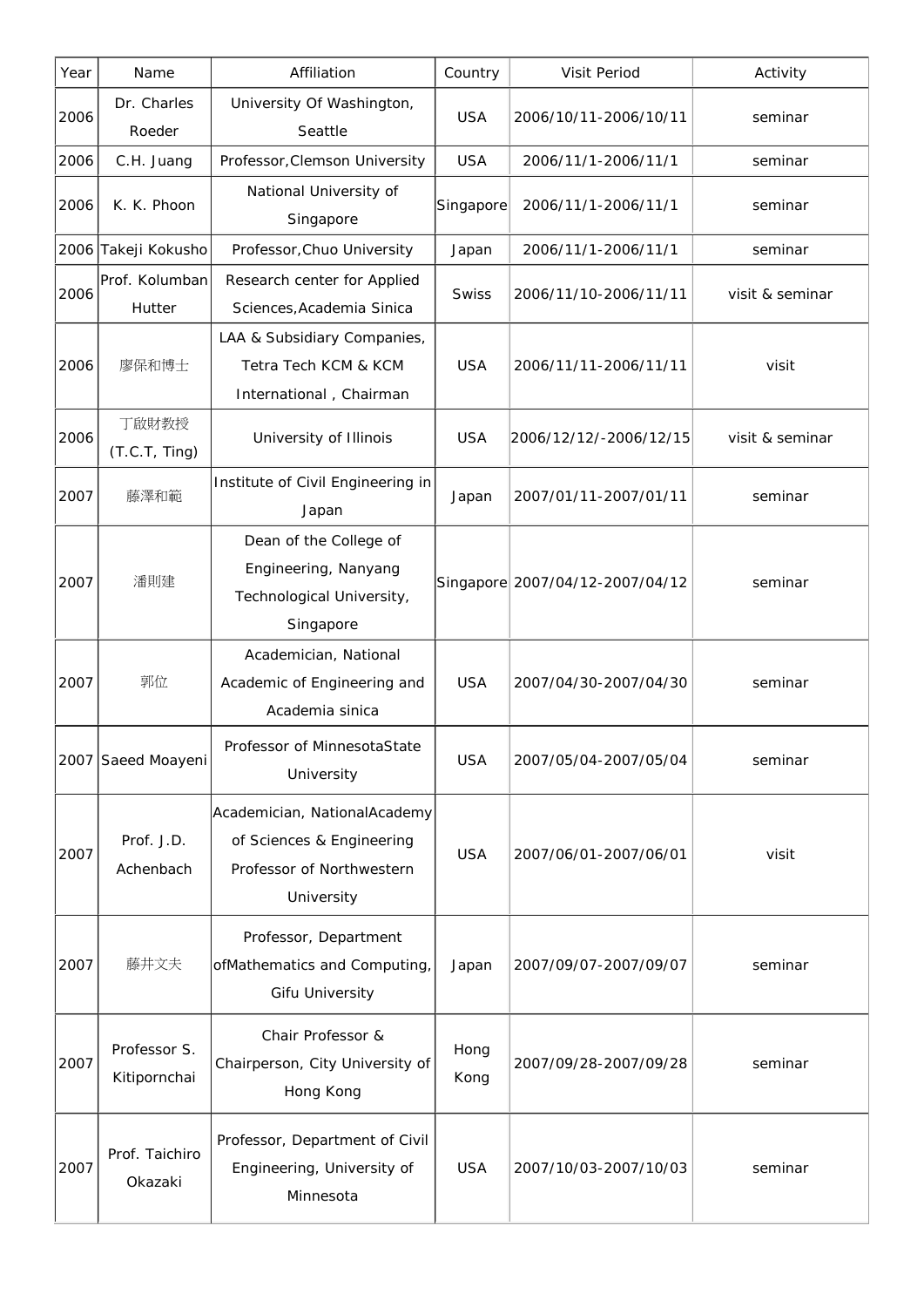| 2007 | Professor Z.<br>Bazant   | Professor, Department of Civil<br>and Environmental<br>Engineering, Northwestern<br>University<br>Academician, National<br>Academic of Sciences | <b>USA</b> | 2007/10/30-2007/10/30 | seminar                                                                    |
|------|--------------------------|-------------------------------------------------------------------------------------------------------------------------------------------------|------------|-----------------------|----------------------------------------------------------------------------|
| 2007 | Professor<br>Engelhardt  | Professor, Department of Civil<br>Engineering, University of<br>Texas                                                                           | <b>USA</b> | 2007/12/13-2007/12/14 | visit                                                                      |
| 2007 | 大西正光                     | Kyoto University                                                                                                                                | Japan      | 2007/12/16-2007/12/18 | Discuss thepreparations<br>for the<br>InternationalSymposium               |
| 2007 | 小林潔司                     | Kyoto University                                                                                                                                | Japan      | 2007/12/16-2007/12/18 | Discuss thepreparations<br>for the<br>InternationalSymposium               |
| 2008 | Prof. Hoe I.<br>Ling     | Department of Civil<br>Engineering, Columbia<br>University                                                                                      | <b>USA</b> | 2008/01/15-2008/01/15 | visit                                                                      |
| 2008 | 葉文工博士                    | Professor, Department of Civil<br>and Environmental<br>Engineering, UCLA                                                                        | <b>USA</b> | 2008/02/18-2008/02/18 | visit                                                                      |
| 2008 | 張建平博士                    | Department of Mechanics and<br>Material , National Science<br>Foundation (NSF)                                                                  | <b>USA</b> | 2008/02/19-2008/02/19 | visit                                                                      |
| 2008 | 板根正男教授                   | Dean of Institute of<br>Technology , Ritsumeikan<br>University                                                                                  | Japan      | 2008/03/08-2008/03/08 | visit                                                                      |
| 2008 | 深川良一教授                   | Vice Dean of Institute of<br>Technology , Ritsumeikan<br>University                                                                             | Japan      | 2008/03/08-2008/03/08 | visit                                                                      |
| 2008 | 飴山惠教授                    | Vice Dean of Institute of<br>Technology , Ritsumeikan<br>University                                                                             | Japan      | 2008/03/08-2008/03/08 | visit                                                                      |
| 2008 | 陳俊賢教授                    | Chairman, Department of Civil<br>Engineering, UCLA                                                                                              | <b>USA</b> | 2008/03/18-2008/03/18 | seminar:<br>Multiscale Modeling in<br>Mechanics and Materials              |
| 2008 | Prof. Fred H.<br>Kulhawy | Cornell University                                                                                                                              | <b>USA</b> | 2008/03/28-2008/03/28 | seminar:<br>Issues in Evaluating<br>Capacity of Rock Socket<br>Foundations |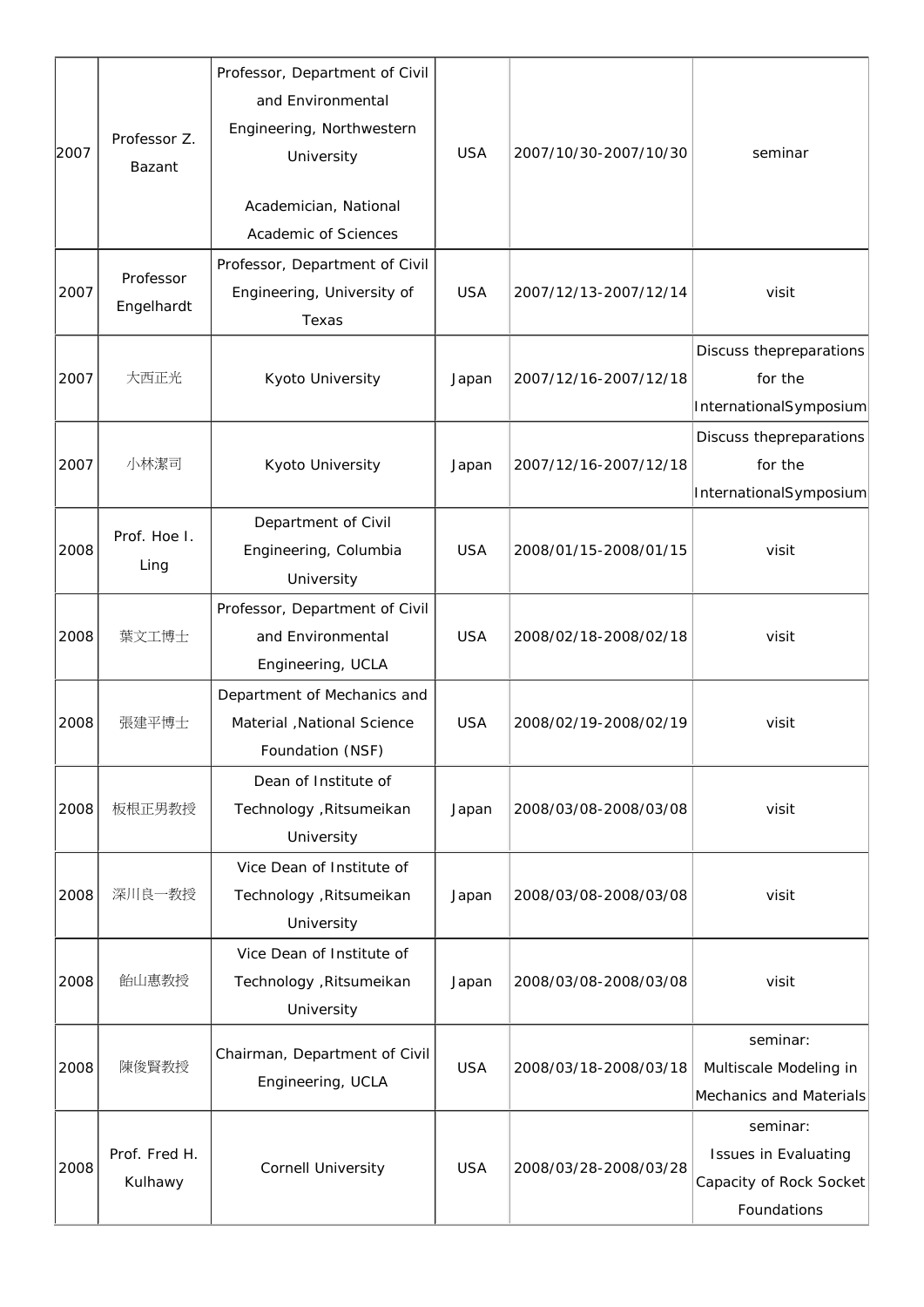| 2008 | 丁承先教授                      | Perdue University                                                                            | <b>USA</b> | 2008/04/29-2008/04/29                          | seminar                                                                                   |
|------|----------------------------|----------------------------------------------------------------------------------------------|------------|------------------------------------------------|-------------------------------------------------------------------------------------------|
| 2008 | 大西有三教授                     | Kyoto University                                                                             | Japan      | 2008/07/18-2008/07/18                          | visit                                                                                     |
| 2008 | 龍悟生教授                      | University of Virginia                                                                       | <b>USA</b> | 2008/7/29-2008/7/29                            | seminar                                                                                   |
| 2008 | 塚口博司教授                     | Department of Civil<br>Engineering, Ritsumeikan<br>University                                | Japan      | 2008/9/3-2008/9/3                              | visit                                                                                     |
| 2008 | 大窪健之教授                     | Department of Civil<br>Engineering, Ritsumeikan<br>University                                | Japan      | 2008/9/3-2008/9/3                              | visit                                                                                     |
| 2008 | 小川圭一副教授                    | Department of Civil<br>Engineering, Ritsumeikan<br>University                                | Japan      | 2008/9/3-2008/9/3                              | visit                                                                                     |
| 2008 | 梁應科教授                      | Professor, Department of Civil<br>Engineering, University of Akron                           | <b>USA</b> | 2008/9/25-2008/9/25                            | seminar:<br>Development of<br>Geological Hazard<br>Management System for<br>Ohio DOT      |
| 2008 | 劉亮雲教授                      | Professor, Department of Civil<br>Engineering, University of<br>Illinois at Urbana-Champaign | <b>USA</b> | 2008/10/30-2008/10/30                          | seminar:<br><b>Information Technology</b><br>Applications in the<br>Construction Industry |
| 2008 | Prof. Matthew<br>O'Donnell | Dean of the College of<br>Engineering, University Of<br>Washington, Seattle                  | <b>USA</b> | 2008/10/30-2008/10/30 visit, Research exchange |                                                                                           |
| 2008 | 顏興中教授                      | Chairman, Materials<br>Technology Center, Southern<br><b>Illinois University</b>             | <b>USA</b> | 2008/12/8-2008/12/18                           | Seminar:<br><b>Intelligent Systems</b><br>(IIS)-A Gateway to<br>Cyber-Reality             |
| 2008 | Prof. Lutz<br>Lehmann      | Institut fur Angewandte<br>Mechanik, Technische<br>Universitat Braunschweig                  | Germany    | 2008/11/18-2008/11/18                          | visit                                                                                     |
| 2008 | 孫錦德教授                      | Perdue University                                                                            | <b>USA</b> | 2008/12/10-2008/12/10                          | Seminar:<br><b>Acoustic</b><br>Metamaterials with<br>Negative Effective Mass              |
| 2008 | 郝晶瑾教授                      | Professor, Department of Civil<br>Engineering, The University of<br>Maryland                 | <b>USA</b> | 2008/12/30-2008/12/30                          | seminar:<br><b>Science Citation Index</b><br>(SCI): Use and misuse of<br>Impact Factor    |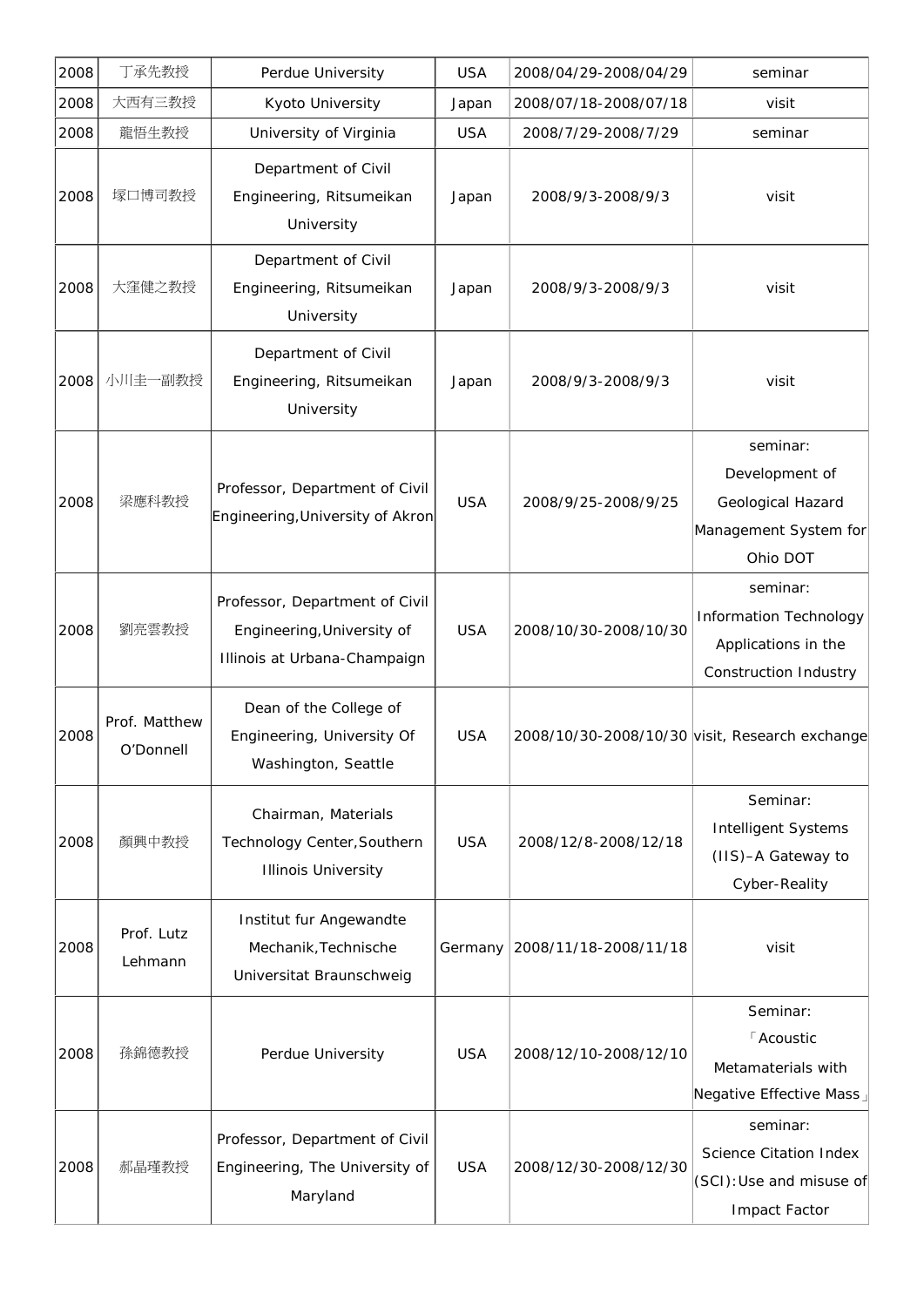| 2009 | 葉文工教授                              | Distinguished Professor, UCLA                                                                                                   | <b>USA</b> | 2009/01/08-2009/01/08           | seminar:<br>Reservoir Management<br>and Operation                                                                                     |
|------|------------------------------------|---------------------------------------------------------------------------------------------------------------------------------|------------|---------------------------------|---------------------------------------------------------------------------------------------------------------------------------------|
| 2009 | 張森樹博士                              | Engineer, McDermoll<br>International                                                                                            | <b>USA</b> | 2009/04/10-2009/04/10           | visit and seminar:<br>Utilizing Proven Offshore<br>Technology (Oil & Gas<br>Industry) to Taiwan<br>Offshore Wind Power<br>Development |
| 2009 | 詹致遠榮譽教授<br>(Dr. Chiem<br>Chi-Yuen) | <b>Ecole Centrale Nantes</b>                                                                                                    | France     | 2009/041/4-2009/04/14           | visit                                                                                                                                 |
| 2009 | 西垣誠(Makoto<br>Nishigaki)           | (Department of Environmental<br>and Civil Design,<br>Faculty of Environmental<br>Science and Technology,<br>Okayama University) | Japan      | 2009/08/11~2009/08/14           | visit                                                                                                                                 |
| 2009 | 西垣誠(Makoto<br>Nishigaki)           | (Department of Environmental<br>and Civil Design,<br>Faculty of Environmental<br>Science and Technology,<br>Okayama University) | Japan      | 2009/10/07~2009/10/13           | visit                                                                                                                                 |
| 2009 | Rector<br>Fernando<br>Santos       | President, University of<br>Coimbra                                                                                             | Portugal   | 2009/10/15-2009/10/15           | visit                                                                                                                                 |
| 2009 | 千木良雅弘<br>(Masahiro<br>Chigira)     | Geohazards Division, Disaster<br>Prevention Research Institute,<br>Kyoto University                                             | Japan      | 2009/10/13~2009/10/20           | Research exchange                                                                                                                     |
| 2009 | Prof. Joni<br>Hermana              | ITS, Dean of Civil Engineering<br>and Planning                                                                                  |            | Indonesia 2009/10/23-2009/10/23 | visit                                                                                                                                 |
| 2009 | 北村良介教授                             | Kagoshima University                                                                                                            | Japan      | 2009/11/12-2009/11/12           | visit                                                                                                                                 |
| 2009 | 中川一教授                              | Kyoto University                                                                                                                | Japan      | 2009/11/18-2009/11/18           | visit                                                                                                                                 |
| 2009 | 千木良雅弘<br>(Masahiro<br>Chigira)     | Geohazards Division, Disaster<br>Prevention Research Institute,<br>Kyoto University                                             | Japan      | 2009/11/24-2009/11/24           | visit, seminar                                                                                                                        |
| 2010 | Professor<br>Nashwan<br>Dawood     | Teesside University, School of<br>Science and Technology                                                                        | England    | 2010/05/05-2010/05/05           | seminar                                                                                                                               |
| 2010 | TOWHATA, Ikuo<br>東畑郁生              | Professor, The University of<br>Tokyo                                                                                           | Japan      | 2010/05/14-2010/05/14           | visit the lab                                                                                                                         |